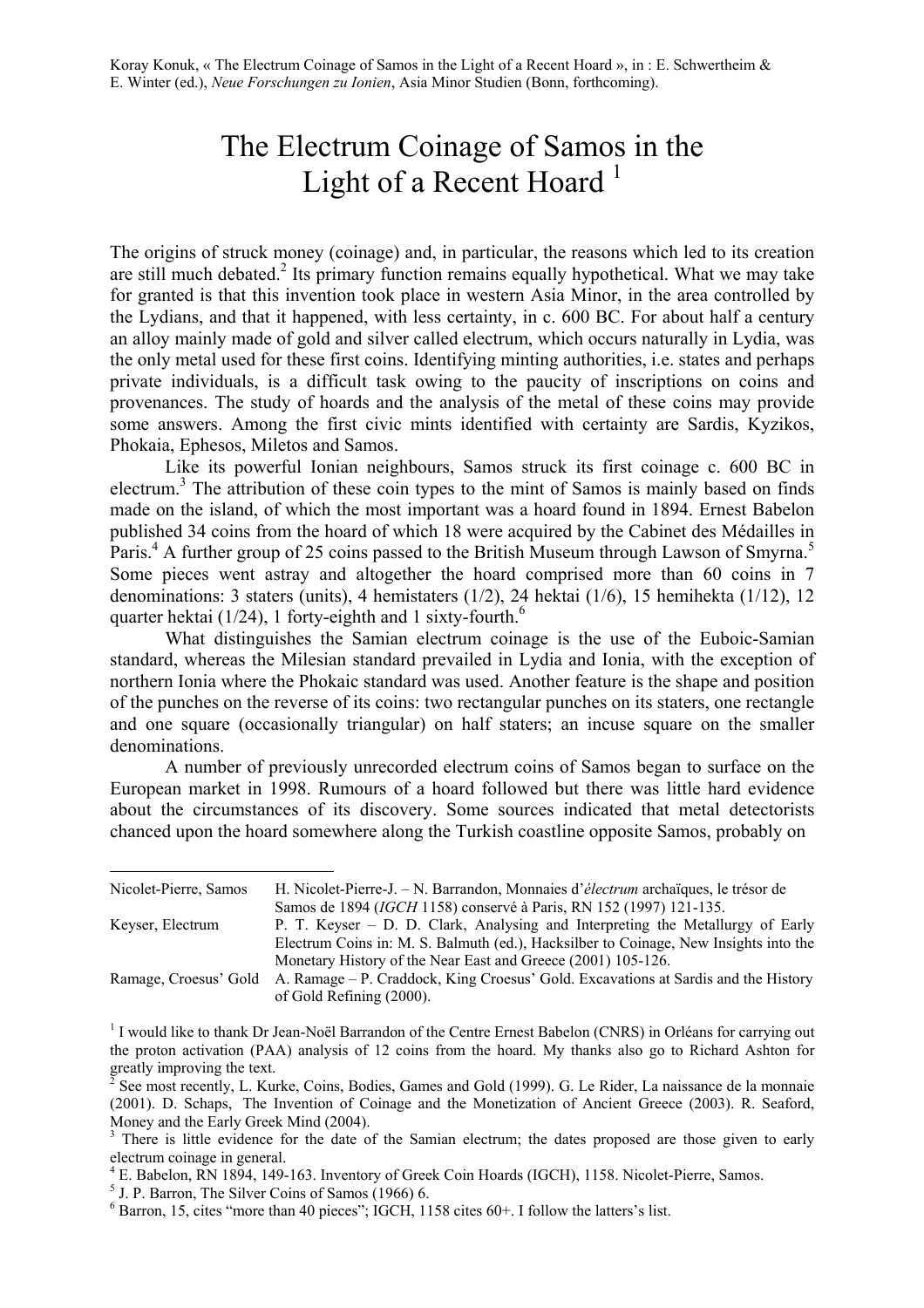the northern slope of the Mykale mountain range. Coin Hoards IX, 341 lists it with the heading "Unknown findspot, 1998" and states that it included 18 electrum coins, all Samian except 4 electrum fractions labelled "Milesian/Lydian". Certainty is impossible, but, since my informants described only Samian coins, and since hoards of electrum with coins of different weight standards are exceptional, I would be inclined to view these "Milesian/Lydian" coins as intrusions occurring after the discovery of the hoard, something which happens very often with detectorists finds. The electrum coins of Samos are very rare and their appearance in numbers from 1998 strongly suggests a common origin.<sup>7</sup> Moreover, coins which I have been able to examine myself and those which have been illustrated in colour in catalogues all show a distinctive copper-brown earth incrustation, usually quite visible on the reverse. At least 5 different types and 5 denominations are represented in the hoard. The following catalogue contains 44 specimens from the hoard which I could trace in auction catalogues and fixed priced lists available to me, but does not purport to be complete. No doubt others have escaped my notice, many were probably sold without appearing in commercial catalogues, as was the case with 12 discussed below.

Type 1

Obv. Rough surface with irregular markings.

- Rev. 1. Two parallel oblong incuses with irregular markings (stater).
	- 2. Square incuse set next to oblong incuse, both with irregular markings (hemistater).
	- 3. Square incuse with irregular markings (hektai, hemihekta and quarter hektai).

Stater

1

| O1             | R <sub>1</sub> |    |           | a. 17.22 Triton 6 (Jan. 2003), 391; Leu 77 (May 2000), 310. Pl. 2, A. |
|----------------|----------------|----|-----------|-----------------------------------------------------------------------|
| O2 R2          | Hemistater     |    | a. $8.64$ | SNG Kayhan, 628; Leu 77 (May 2000), 311. Pl. 2, B.                    |
| Hekte          |                |    |           |                                                                       |
| O <sub>3</sub> | R <sub>3</sub> |    | a. $2.87$ | Leu 77 (May 2000), 312. Pl. 2, C.                                     |
| O4             | R4             |    | a. $2.84$ | Triton 6 (Jan 2003), 392.                                             |
|                |                |    | b. 2.91   | Kayhan collection, 1. Pl. 1. Same dies as 1894 Samos Hoard L3982.     |
| O <sub>5</sub> | R <sub>5</sub> |    | a. $2.90$ | Kayhan collection, 2. Pl. 1.                                          |
|                |                |    | b. 2.86   | Kayhan collection, 3. Pl. 1.                                          |
| O <sub>6</sub> | R <sub>6</sub> |    | a. 2.89   | Kayhan collection, 4. Pl. 1. Same O6 as 1894 Samos Hoard L3979.       |
| O <sub>6</sub> | R7             |    | a. 2.87   | Kayhan collection, 5. Pl. 1. Same dies as 1894 Samos Hoard L3979.     |
| O <sub>7</sub> | R <sub>8</sub> |    | a. 2.88   | Kayhan collection, 6. Pl. 1.                                          |
| O <sub>8</sub> | R <sub>9</sub> |    | a. 2.85   | Kayhan collection, 7. Pl. 1.                                          |
| O <sub>9</sub> | R10            |    | a. $2.77$ | Kayhan collection, 8. Pl. 1.                                          |
|                | Hemihekton     |    |           |                                                                       |
| O10 R11        |                |    | a. 1.43   | Kayhan collection, 9. Pl. 1.                                          |
|                | O11 R12        | a. | 1.42      | Kayhan collection, 10. Pl. 1. Same O11 as 1894 Samos Hoard L3981.     |
| O12 R13        |                |    | a. 1.39   | Kayhan collection, 11. Pl. 1.                                         |
|                | O13 R14        | a. | 1.41      | Leu 77 (May 2000), 313. Pl. 2, D                                      |
|                | O14 R15        |    | a. 1.41   | SNG Kayhan, 629; CNG 51 (Sept. 1999), 437 (lot with multiple coins).  |
|                | O15 R16        | a. | 1.40      | SNG Kayhan, 630; CNG 51 (Sept. 1999), 437 (lot with multiple coins).  |
|                |                |    |           |                                                                       |

 $<sup>7</sup>$  The earliest appearances in catalogues are September, October, November and December 1998 (see list of</sup> coins).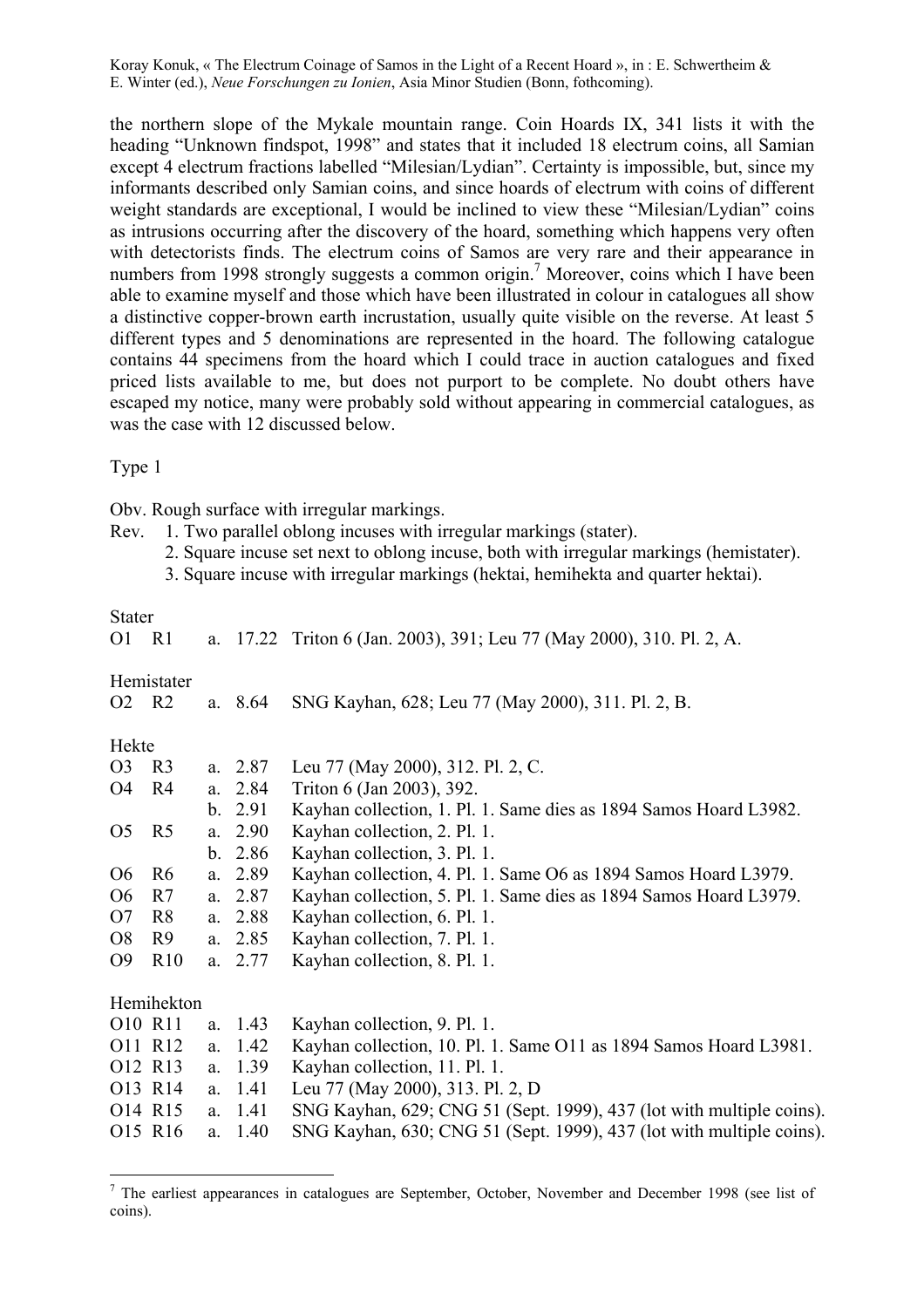| O16 R17                         |               | a. 1.39   | SNG Kayhan, 631; CNG 51 (Sept. 1999), 437 (lot with multiple coins). |
|---------------------------------|---------------|-----------|----------------------------------------------------------------------|
| O17 R18                         |               | a. $1.46$ | SNG Kayhan, 632; CNG 51 (Sept. 1999), 437 (lot with multiple coins). |
| O18 R19                         |               | a. 1.39   | SNG Kayhan, 725; CNG 50 (June 1999), 829.                            |
|                                 |               |           |                                                                      |
|                                 | Quarter hekte |           |                                                                      |
| O19 R20                         |               | a. $0.69$ | Kayhan collection, 12, Pl. 1.                                        |
| O <sub>20</sub> R <sub>21</sub> |               | a. $0.73$ | SNG Kayhan, 633; CNG 51 (Sept. 1999), 437 (lot with multiple coins). |
|                                 |               |           |                                                                      |
|                                 |               |           | P1.2.E.                                                              |
| O21 R22                         |               | a. $0.71$ | SNG Kayhan, 634; CNG 51 (Sept. 1999), 437 (lot with multiple coins). |

# Type 2

Obv. Uncertain type, perhaps an eagle standing right devouring a hare Rev. Square incuse with irregular markings.

#### Hekte

| 01 R1               | a. 2.87 SNG Kayhan, 636; CNG 50 (June 1999), 835. Pl. 2, F |
|---------------------|------------------------------------------------------------|
|                     | b. $2.85$ Triton 3 (Dec. 1999), 533.                       |
| $O1$ R <sub>2</sub> | a. 2.88 SNG Kayhan, 635; Triton 2 (Dec. 1998), 425.        |

## Type 3

Obv. Facing head of lioness or panther; background with rough markings. Rev. Square incuse with irregular markings.

#### Hekte

| O <sub>1</sub>                                | R1                        |  | a. $2.84$ | Triton 6 (Jan. 2003), 394.                                                |
|-----------------------------------------------|---------------------------|--|-----------|---------------------------------------------------------------------------|
|                                               |                           |  | b. 2.87   | Vinchon (Oct. 2000), 203.                                                 |
| a. $2.86$<br>O <sub>2</sub><br>R <sub>2</sub> |                           |  |           | SNG Kayhan, 638; Triton 3 (Dec. 1999), 532; Peus 357 (Oct. 1998),<br>303. |
|                                               |                           |  | b. 2.88   | SNG Kayhan, 639; Triton 2 (Dec. 1998), 427. Pl. 2, G.                     |
|                                               |                           |  | c. $2.87$ | Giessener & Mosch 95 (March 1999), 289.                                   |
|                                               |                           |  | d. $2.93$ | Giessener & Mosch 121 (March 2003), 173.                                  |
|                                               |                           |  | e. $2.86$ | Giessener & Mosch 125 (Oct. 2003), 195.                                   |
|                                               |                           |  | f. $2.82$ | Numismatic Circular 107/10 (Dec. 1999), 4941.                             |
|                                               |                           |  | g. 2.87   | Antiqua, FPL n.d., 41.                                                    |
|                                               |                           |  |           | h. $2.85$ Vinchon (Oct. 2003), 49.                                        |
|                                               |                           |  | i. $2.88$ | Tkalec (Feb. 2000), 120.                                                  |
|                                               | $U$ <sub>omibolzton</sub> |  |           |                                                                           |

#### Hemihekton

O2 R3 a. 1.43 Numismatica Ars Classica N (June 2003), 1324. (same dies as those used for the previous hektai). Pl. 2, H.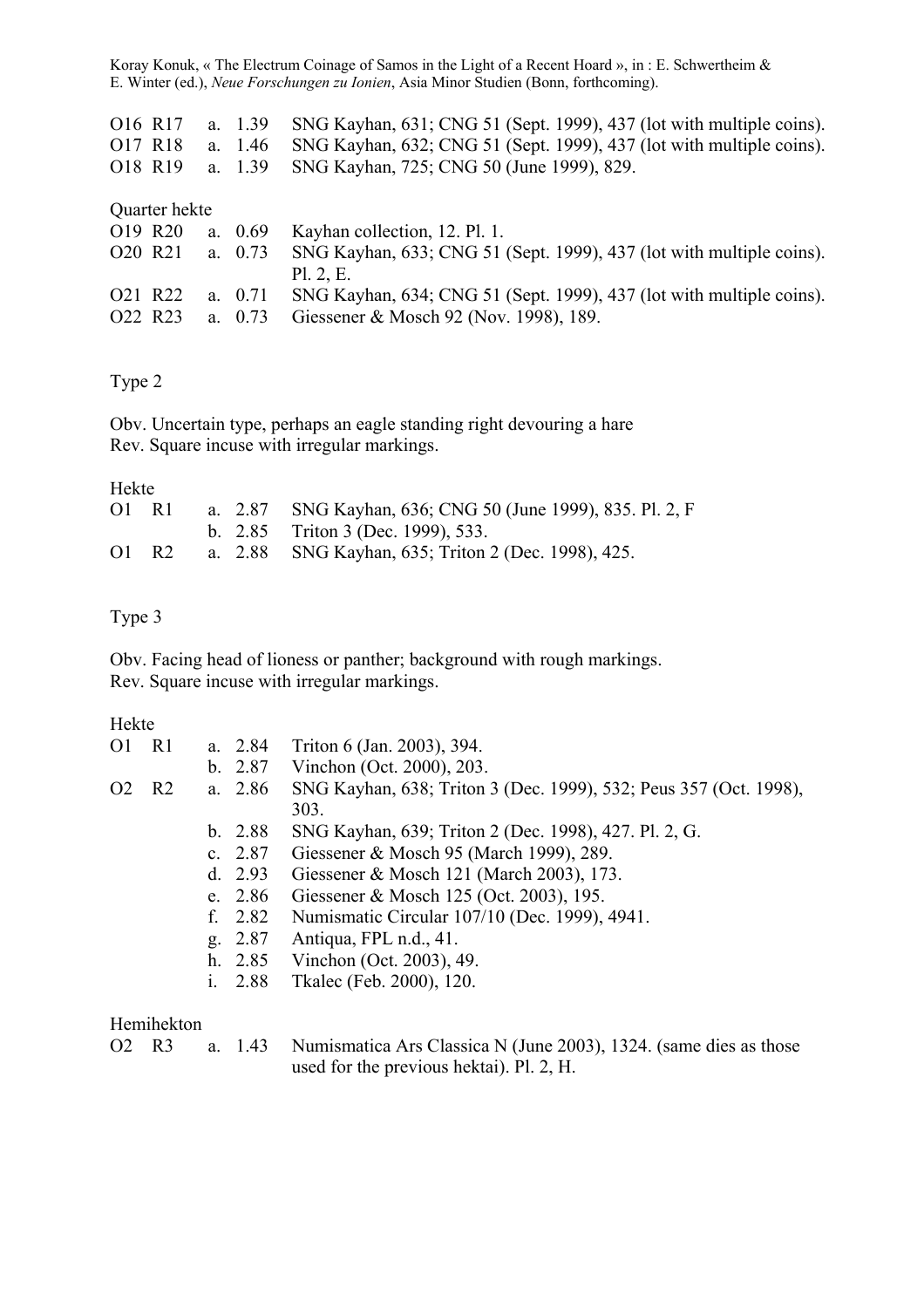Type 4

Obv. Eagle flying right; background with linear markings. Rev. Square incuse with irregular and roughly linear markings.

| Hekte |                     |  |                                                               |
|-------|---------------------|--|---------------------------------------------------------------|
|       | $O1$ R1             |  | a. 2.88 SNG Kayhan, 637; Triton 3 (Dec. 1999), 531. Pl. 2, I. |
|       |                     |  | b. 2.87 Triton 6 (Jan. 2003), 393; Triton 2 (Dec. 1998), 426. |
|       | $O1$ R <sub>2</sub> |  | a. 2.85 Tkalec (Feb. 2000), 119.                              |
|       |                     |  |                                                               |

Type 5

Obv. Duck advancing or swimming to left. Rev. Square incuse with irregular markings.

Quarter hekte O1 R1 a. 0.73 SNG Kayhan, 722; Triton 3 (Dec. 1999), 722. Pl. 2, J.

Type 6

It is uncertain whether the following two coins of Type 6 were part of the 1998 hoard because a second hemihekton from the same dies (O1 R1) was auctioned by Giessener in 1995.

Obv. Three sided square with central projection surrounded by radiate lines. Rev. Square incuse with irregular markings.

Hemihekton

O1 R1 a. 1.47 Triton 8 (Jan. 2005), 454. Pl. 2, K.

Quarter hekte

O1 R2 a. 0.68 Triton 8 (Jan. 2005), 455. Pl. 2, L. From the same obverse die as the hemihekton.

Now part of the Muharrem Kayhan collection, 12 coins (illustrated on plate 1) from the hoard had been in the possession of a European private collector who allowed me to study them and subject them to proton activation (PAA) analysis which was conducted in Orléans by Jean-Noël Barrandon of the Centre Ernest Babelon (CNRS) using the variable energy cyclotron of the CERI (CNRS Orléans). This non-destructive method allows an accurate characterisation of the metal composition of each coin, both for major (measured in percentage) and trace elements (measured in ppm<sup>8</sup>). Barrandon had previously analysed the 18 specimens in Paris from the 1894 hoard by the same method.<sup>9</sup> The 12 coins from the 1998 hoard are hereafter designated with the prefix 1998H and the 18 coins from the 1894 hoard with the prefix 1894H.

<sup>1</sup> <sup>8</sup> Parts per million ; one ppm is equal to 0.0001 %.

<sup>&</sup>lt;sup>9</sup> Nicolet-Pierre, Samos, 130-134. A few words of caution should be made about a number of methods that have been used to analyse electrum coins. Methods like XRF only analyse the surface of the coin which gives unreliable data for the overall composition of the coin because of the phenomenon known as surface enrichment. The surface of coins which have remained buried for long periods of time tend to lose elements which are prone to oxidation such as copper, tin, lead, iron and to a certain extend silver. Gold is not affected, so that coins tend to have a higher percentage of gold on the surface than their interior.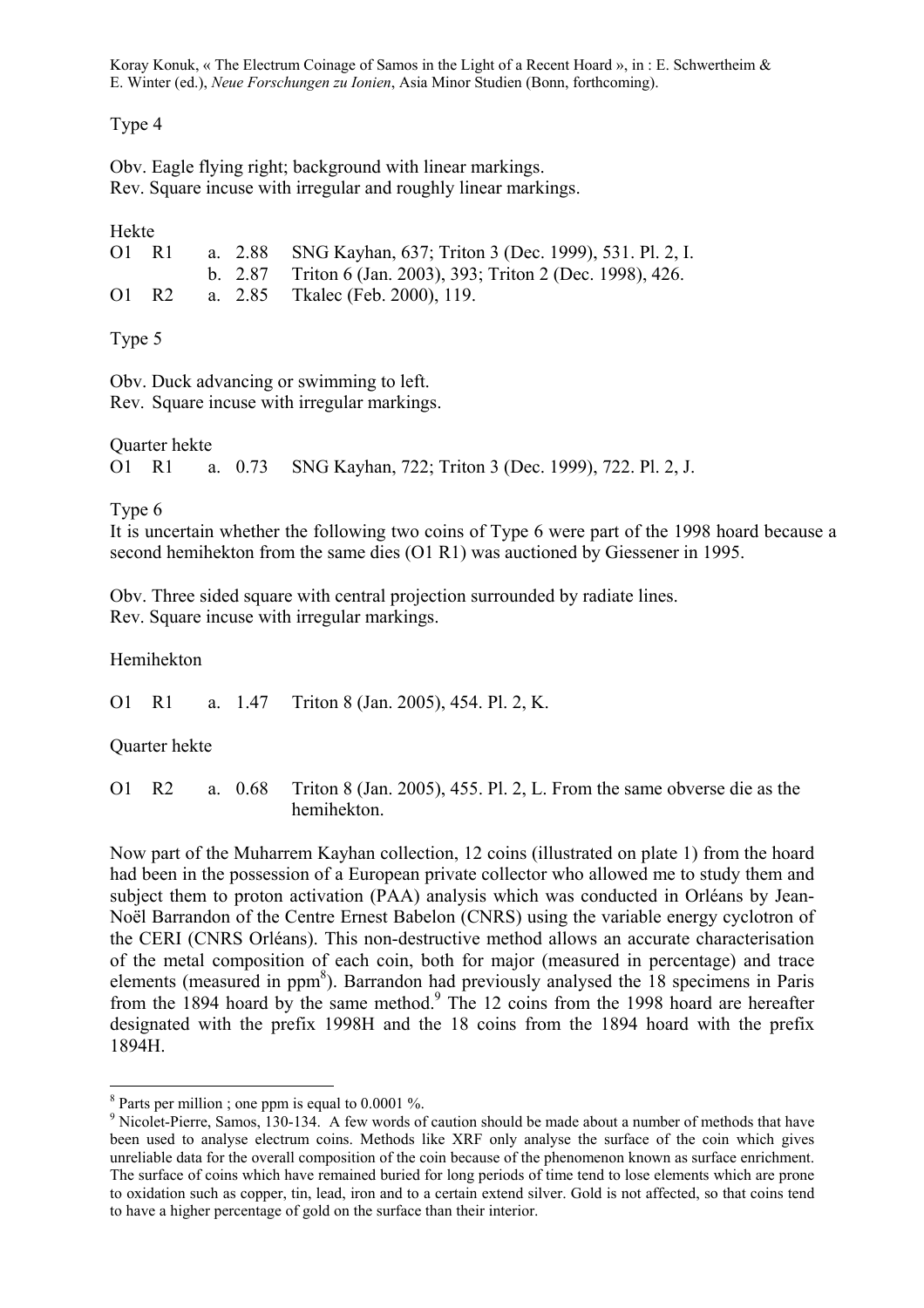#### **Table 1 : Weights**

|                      |      | Theoretical<br>Weight | 1998 Hoard                                     | 1894 Samos Hoard                  |
|----------------------|------|-----------------------|------------------------------------------------|-----------------------------------|
| <b>Stater</b>        |      | 17.40                 |                                                | 17.31                             |
| Hemistater           | 1/2  | 8.70                  |                                                | 8.76:8.66; 8.60; 7.90             |
| Hekte                | 1/6  | 2.90                  | 2.91; 2.90; 2.89; 2.87; 2.88; 2.86; 2.85; 2.77 | $2.87(3)$ ; $2.86(2)$ ; $2.85(3)$ |
| Hemihekton           | 1/12 | 1.45                  | 1.43; 1.42; 1.39                               | 1.43; 1.42                        |
| <b>Ouarter Hekte</b> | 1/24 | 0.73                  | 0.69                                           | 0.69:0.68                         |

The 12 coins that could be studied here are all of the same type, having an obverse with irregular markings and a reverse with a square punch mark. Three denominations are represented: 8 hektai (1/6th staters); 3 hemihekta (1/12th) and 1 quarter hekte (1/24<sup>th</sup>). See Table 1 for the weights of the 30 coins concerned and the theoretical weights for each denomination. It is clear that the weights were adjusted with great accuracy.

| N°             | Au $\%$ | $\frac{0}{0}$<br>Ag | $\frac{0}{0}$<br>Cu | Sn ppm | Pb ppm | Weight |
|----------------|---------|---------------------|---------------------|--------|--------|--------|
| 7              | 83.9    | 14.7                | 1.18                | 640    | 450    | 2.85   |
| 9              | 65.3    | 32.6                | 2                   | 220    | 1250   | 1.43   |
| 8              | 61.6    | 36.7                | 1.31                | 190    | 2740   | 2.77   |
| 11             | 60.8    | 37                  | 2                   | 1280   | 910    | 1.39   |
| 12             | 59.9    | 36.8                | 2.38                | 2200   | 6580   | 0.69   |
| 3              | 54.1    | 43.4                | 1.97                | 1000   | 3140   | 2.86   |
| 10             | 53.1    | 43.9                | 2.36                | 910    | 4420   | 1.42   |
| $\overline{4}$ | 51.4    | 46.1                | 2.19                | 1200   | 1520   | 2.89   |
| 5              | 50.8    | 46.7                | 1.98                | 860    | 3360   | 2.87   |
| 2              | 48.9    | 47.6                | 2.7                 | 930    | 4450   | 2.90   |
| 6              | 48.5    | 48.9                | 2.17                | 510    | 2340   | 2.86   |
|                | 48      | 48.6                | 2.35                | 690    | 9400   | 2.91   |

#### **Table 2 : 1998 Hoard (12 coins)**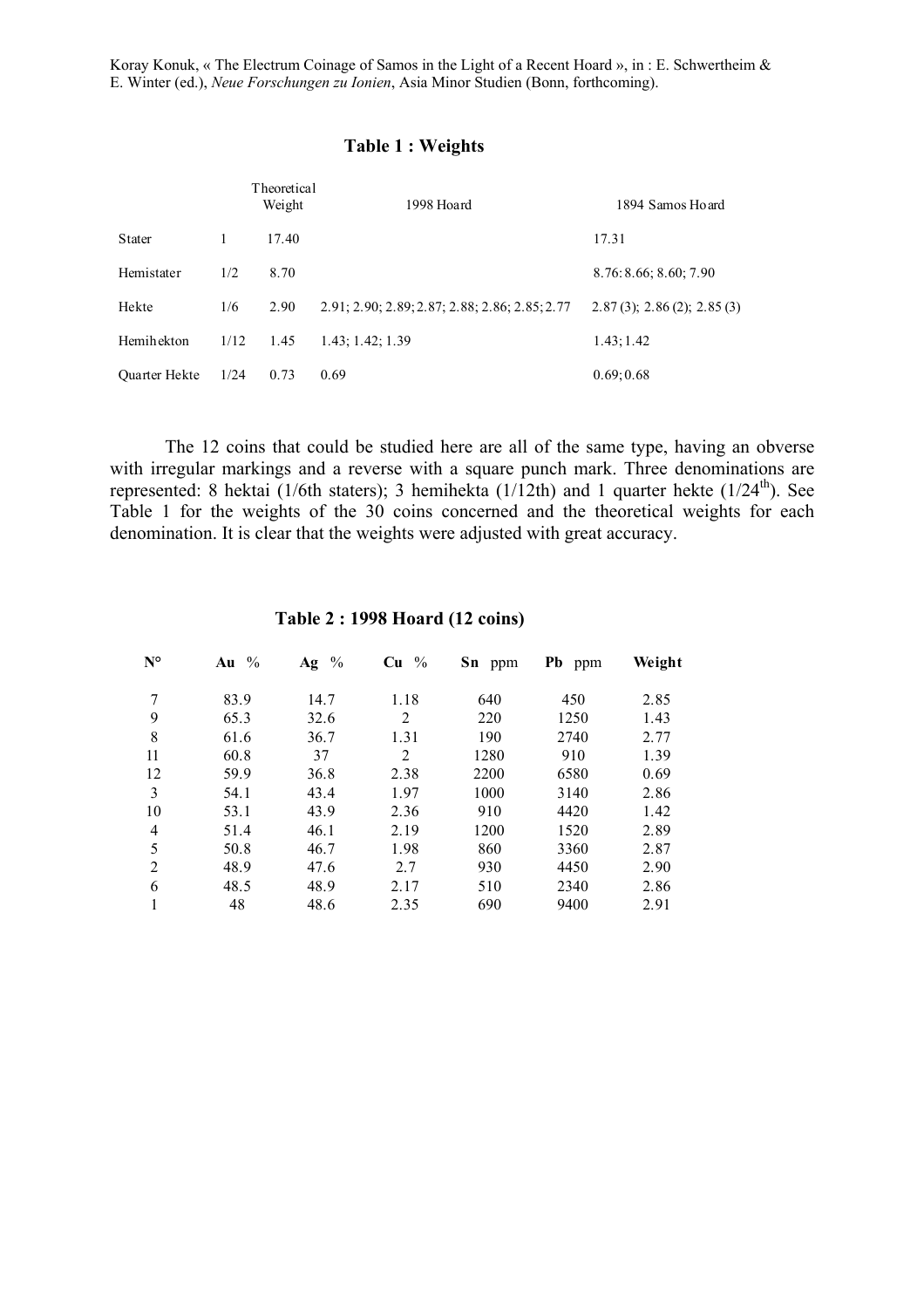| $N^{\circ}$ | $\frac{0}{0}$<br>Au | $\frac{0}{0}$<br>Ag | $Cu$ % | Sn ppm | Pb ppm | Weight |
|-------------|---------------------|---------------------|--------|--------|--------|--------|
| L3982       | 80.6                | 18.5                | 0.87   | 240    | 350    | 2.87   |
| L3989       | 73.8                | 25.2                | 0.97   | 300    | 200    | 0.69   |
| L3984       | 65.5                | 33.5                | 0.98   | 370    | 340    | 0.68   |
| L3983       | 62.6                | 35.2                | 2.16   | 910    | 1940   | 1.39   |
| L3990       | 61.6                | 36.2                | 2.23   | 1200   | 6500   | 2.85   |
| L3988       | 61.5                | 37.3                | 1.23   | 300    | 1200   | 2.85   |
| L3987       | 60.3                | 38                  | 1.7    | 1200   | 1300   | 1.42   |
| L3992       | 57.8                | 39.8                | 2.36   | 1100   | 5200   | 8.66   |
| L3980       | 57.65               | 40.2                | 2.15   | 730    | 1300   | 2.87   |
| L3991       | 57.6                | 40                  | 2.4    | 1200   | 2700   | 1.43   |
| L3986       | 57.5                | 39.4                | 3.08   | 2000   | 7600   | 2.86   |
| L3979       | 57.4                | 40.1                | 2.46   | 400    | 1200   | 2.87   |
| L3981       | 56.55               | 40.8                | 2.65   | 920    | 3900   | 2.86   |
| L3985       | 55.9                | 41.2                | 2.88   | 1100   | 5200   | 2.85   |
| L3976       | 53.05               | 44.4                | 2.55   | 390    | 5900   | 8.60   |
| L3977       | 52.6                | 43.8                | 3.6    | 1000   | 6900   | 8.76   |
| L3978       | 50.9                | 45.9                | 3.22   | 770    | 5600   | 7.90   |
| L3975       | 46.4                | 50.3                | 3.3    | 1200   | 8500   | 17.31  |

#### **Table 3 : 1894 Samos Hoard (18 coins)**

Table 2 and 3, dealing respectively with the 12 coins from 1998H and 18 from 1894H, give the percentage results obtained by proton activation analysis for 5 elements: gold (Au), silver (Ag) and copper (Cu), and ppm readings for tin (Sn) and lead (Pb); table 1 shows the results for 1998H (12 coins) and table 2 those for 1884H (18 coins). The coins are listed in descending order of gold content, the highest level being over 80 % and the lowest just under 50 %. The results for both hoards are remarkably consistent. Although the weight of the coins are carefully regulated, their fineness varies considerably. For instance, the weights of coins 7 and 1 are very close (2.85g and 2.91g, respectively), but their gold contents (which determine their intrinsic value) are very different (84 and 48 %, respectively). In fact, coin 7 is almost 80 % more valuable than coin 1, even though they both represent the same denomination.

Coins 1998H, 1 and 1894H, L3982 were struck from the same obverse and reverse dies, suggesting strongly that they were issued roughly at the same time). We would thus expect them to have similar metal contents. They are, however, completely different. 1998H, 1 has the lowest level gold content among the 12 coins from its hoard, whereas 1894H, L3982 has the highest level of gold among the 18 coins from its hoard. A completely different electrum alloy was used for striking these two coins. Even if we were to assume that these two coins were not part of the same batch, they cannot be chronologically far apart given that the dies show similar wear on both coins. This confirms the assumption that coins with high levels of gold (generally regarded as natural electrum – see below) were probably struck and circulated at the same time as coins with lower gold levels (i.e. with artificial electrum).<sup>10</sup> 1998H, 4 and 5 share the same obverse die and 1998H, 4 shares the obverse and reverse dies of 1894H, L3979; this time the three coins show quite similar metal profiles. 1998H, 10 and

1

 $10$  Nicolet-Pierre, Samos, 133. The authors were tempted to suggest that there might have been a chronological gap between gold-rich electrum coins and those which are silver-rich. Coin L3982 prevented them from drawing that conclusion "Cependant l'hecté no. 8 [L3982] empêche de conclure de cette façon relativement simple. Cette dernière monnaie est même la plus riche en or, et elle (et elle seule) entre exactement dans la fourche observée une fois pour de l'or du Pactole. Les autres hectés si semblables mais qui sont d'argent allié ne peuvent guère en être éloignées dans le temps. L'usage d'un *electrum* artificiel semblerait bien alors remonter plus haut, vers la création même de l'objet monétaire".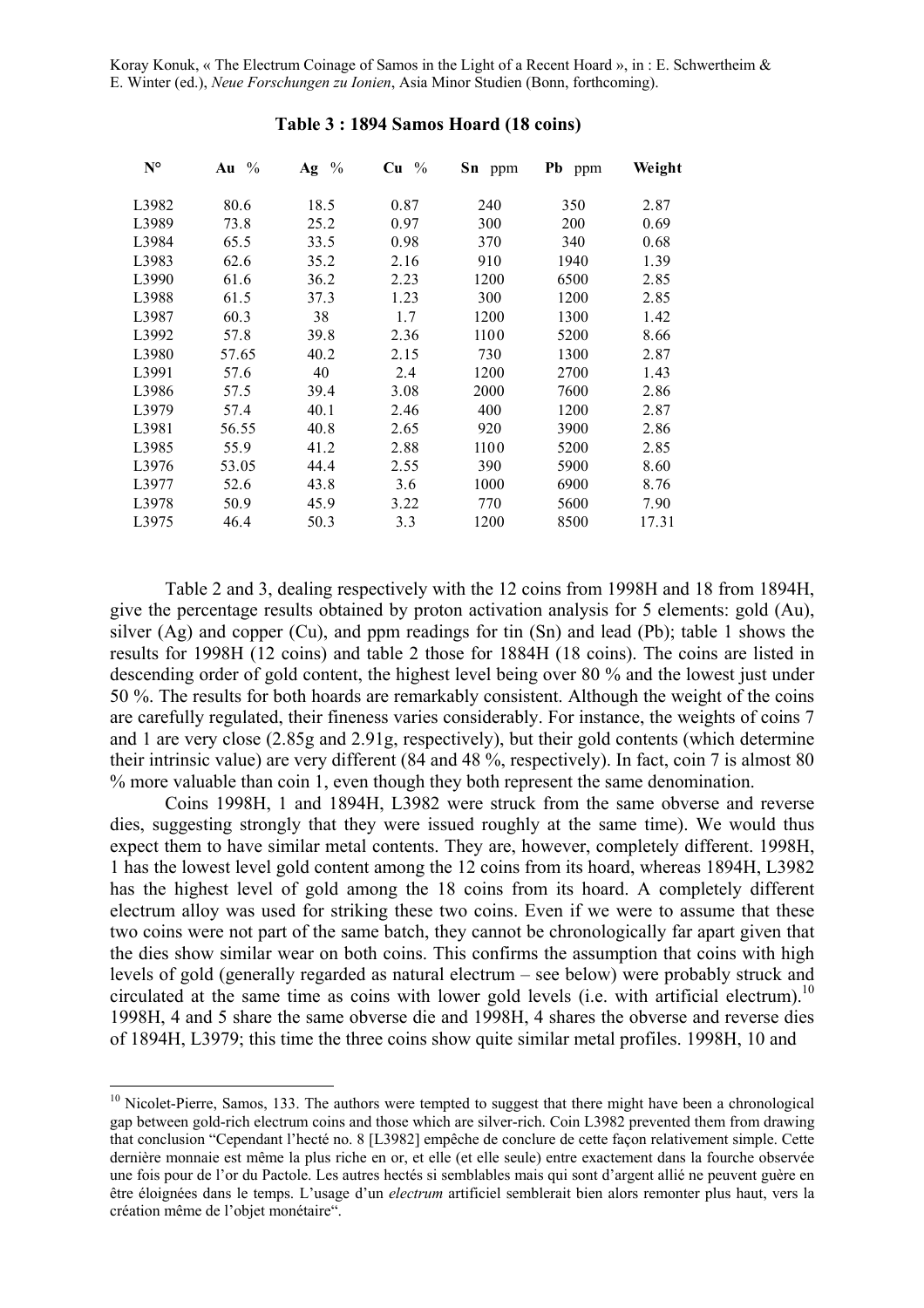1894H, L3981 share an obverse die, although they are different denominations (hemihekton and hekte), and again are metallurgically very close.

In 1894H, the coins with the lowest content of gold are the larger denominations (the unit called the stater has the least gold, followed by three hemistaters). One would have expected the opposite since smaller denominations are pro rata more costly to produce. Nicolet-Pierre and Barrandon observed that in the case of the 1894H coins, the amount of copper increased in parallel with the increase in silver content: the higher the percentage of silver, the higher the copper percentage (see fig. 1). In both hoards, the coins with the lowest content of copper are also those with the highest percentage of gold (coins 7 and L3982). Nicolet-Pierre and Barrandon suggested that 1894H, L3982, L3989 and L3984, which are rich in gold and low in copper (respectively,  $80.63\%$ ,  $73.83\%$  and  $65.52\%$  gold, and  $0.87\%$ , 0.97 % and 0.98 % copper) were produced with natural electrum.<sup>11</sup> There has been some debate as to the amount of copper that natural electrum contains. According to Ramage and Craddock, copper is rarely found in quantities greater than 1 % or 2 %.<sup>12</sup> Keyser and Clark believe that copper is found in native electrum only in very small amounts, rarely as high as 0.3 %; they argue that the presence of even 1 % copper in an electrum object would be evidence of its deliberate addition.<sup>13</sup> The matter can only be resolved by the analysis, using a reliable method, of several samples of natural electrum from the Tmolos watersheds, the Pactolos and the Hermos analysed with a reliable method. Until recently we had to rely on a single neutron activation analysis of a sample.<sup>14</sup> Now we have a further analysis of "a natural" granule of alluvial gold", $^{15}$  an elongated piece weighing 2.00g found during the excavations of the gold refinery at Sardis. According to Ramage, "Area analysis of the cross-section of the large piece shows it to contain Au 69.6 %, Ag 29.8 %, Cu 0.6 %, a typical composition for unrefined native gold. A small lump on the side of the large piece has a different composition, but still well within the range of natural gold: 83.3 %, Ag 16.2 %, Cu 0.5 %. Probably these are two grains of alluvial gold stuck together over time". This is evidence to the natural variability of alluvial electrum, although the copper amount is consistent at around half a percent.

Examination of the 1998H coins and their metallurgical analysis allows further conclusion to be drawn. Hitherto, I had been under the impression that observable differences in the colour of electrum coins would be a function of their gold-silver ratio.<sup>16</sup> The more gold, the deeper yellow the tone of the coin would be; the less gold (i.e. the more silver), the paler the coin would be.<sup>17</sup> However, when I examined the 12 coins using natural light (with and without direct sunlight), I was unable to differentiate them by deepness of colour, for all showed a very even, constant medium yellow. I could not even tell apart the two specimens with the highest and the lowest gold percentages (no. 7 and 1). The explanation may be the levels of copper. As I have noted above, the level of copper increases proportionally with the rising level of silver, and decreases as the level of gold drops. This is not a natural phenomenon as it is with lead, whose level increases with that of silver (lead is a native component of silver ore), see fig. 2. The reason for adding copper cannot have been a need to

<sup>1</sup> <sup>11</sup> Nicolet-Pierre, Samos, 132.

<sup>&</sup>lt;sup>12</sup> Ramage, Croesus' Gold, 11.

<sup>&</sup>lt;sup>13</sup> Keyser, Electrum, 106.

<sup>&</sup>lt;sup>14</sup> S. M. Goldstein, Bulletin of the American Schools of Oriental Research 199, 1970, 26-28. J. C. Waldbaum, Metalwork from Sardis, the Finds through 1974 (1983) 186. Keyser, Electrum, 107.

<sup>15</sup> Ramage, Croesus' Gold, 148, sample 30A.

<sup>&</sup>lt;sup>16</sup> See, G. Le Rider, La naissance de la monnaie (2001) 87, n. 1, commenting on the variations of the gold-silver ratio in electrum coins notes that 'Ces variations, dont la réalité n'échappe pas à l'œil (certaines pièces sont nettement plus pâles que d'autres)…'.

 $17$  Modern jewellers detect a green colour when gold alloys contain high levels of silver.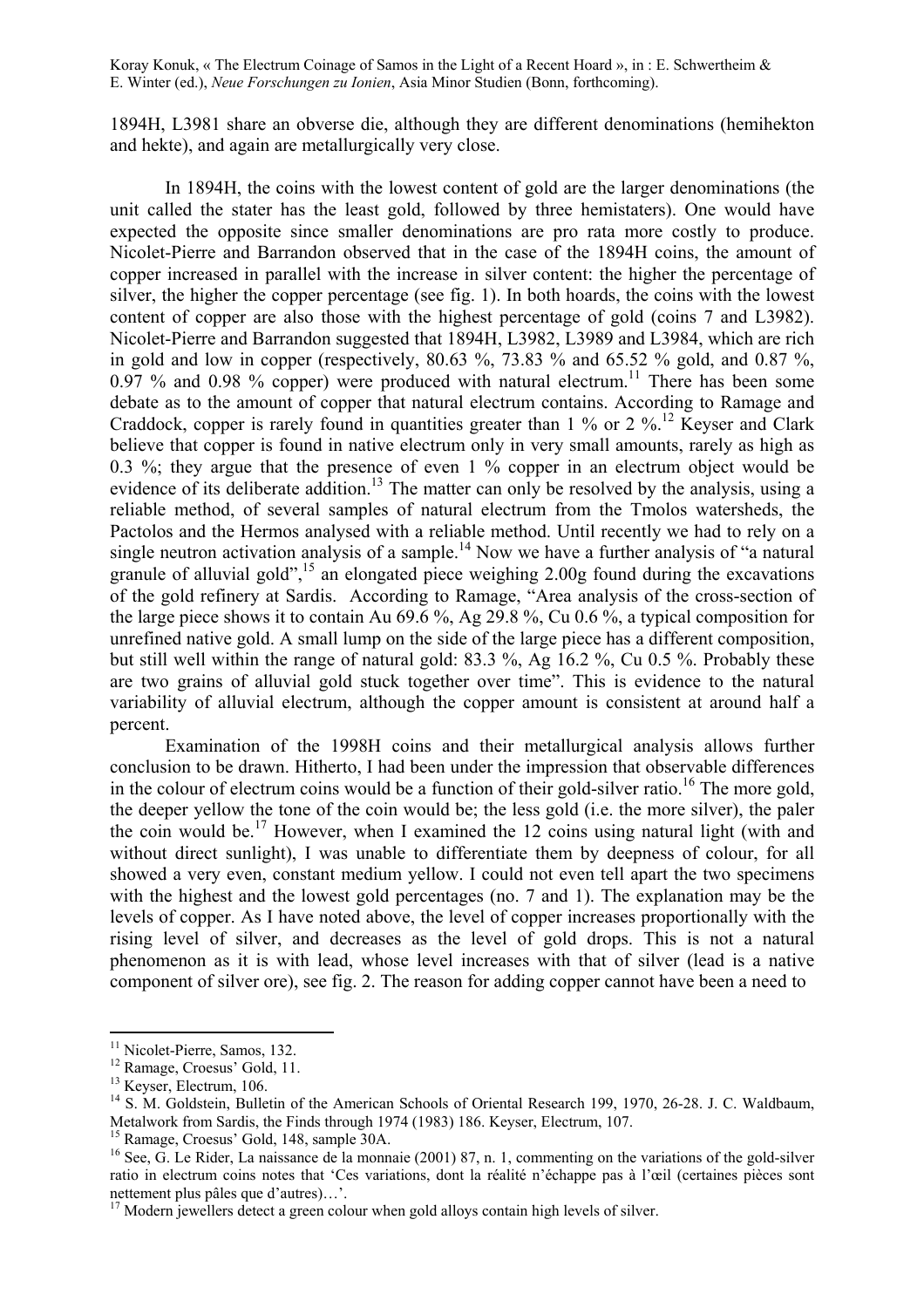harden the electrum alloy, for if the metal in any coins required hardening, it would have been that with the highest levels of gold, not that with high levels of silver which is harder than gold.18 A more plausible explanation is that the addition of copper served to standardise the appearance of Samian electrum coins. It was added when an alloy had a low gold content, and gave the coins struck from it the same deeper colour as coins made from an alloy with higher gold content. From pale yellow, copper would turn the colour into a more gold-rich tone, and the silver-rich alloy would look as if it had more gold than its actual ratio. This simple ploy would have been sufficient to deceive the naked eye. Further testing would have been necessary, such as the use of the touchstone aptly called in antiquity 'Lydian stone', to determine the actual gold content of an electrum coin.

Although the mint of Samos, like other issuing authorities, took great care over the weights of its coins, this was not the case with the alloy used to strike them.<sup>19</sup> Even coins struck from the same dies could vary greatly in intrinsic value. But the consistency of their weights implies that they were intended to have a set value (i.e. a facial value), even if their value as bullion varied greatly. The addition of copper to ensure that even coins with low gold content looked the same as those with high will have been part of this process, and would have helped to prevent users from creaming off coins with the highest levels of gold.

We have seen that natural electrum varies greatly in composition, and it is at first glance strange such a metal should have been used to strike the first coins when more reliable metals such as pure silver or pure gold were not difficult to obtain; there is ample evidence that uncoined gold and especially silver, which could be exchanged by weight, were used as means of exchange in the ancient world before and after the advent of coinage.<sup>20</sup> Electrum was available locally, but that is hardly a sufficient explanation. A more satisfactory explanation is that advanced by Robert Wallace, namely that coinage was invented precisely because of the varying intrinsic value of electrum, which could not circulate without a guarantee. Coinage was meant to solve a local difficulty in Lydia and its subject territories: that of using electrum as bullion in transactions. By putting devices on carefully weighed lumps of electrum, the issuing authority would fix the face value of electrum.<sup>21</sup> The addition of copper to create a uniform colour would have been a further device to sustain the face value of the first electrum coins (and maintain the confidence of their users), and consequently prevent the coins with the highest gold content from being melted down or selected for hoarding under the operation of Gresham's Law.

<u>.</u>

## **Bordeaux Koray Konuk**

Address: Dr. Koray Konuk, Ausonius, Maison de l'Archéologie, Université de Bordeaux 3, F-33000 Pessac.

<sup>&</sup>lt;sup>18</sup> *Pace* Keyser, Electrum, 116.<br><sup>19</sup> In contrast with the mint of Sardis which appears to have produced an electrum coinage with a regular goldsilver ratio, analysed coins averaging 54 % of gold. See, Ramage, Croesus' Gold, 169-174.

 $20$  See e.g. G. Le Rider, La naissance de la monnaie (2001), chapter 1.

<sup>&</sup>lt;sup>21</sup> R. W. Wallace, AJA 91, 1987, 385-397; idem in: M. S. Balmuth (ed.), Hacksilber to Coinage, New Insights into the Monetary History of the Near East and Greece (2001) 127-134. I have little doubt that, ever since its inception, coinage was also meant to bring some profit to the issuing authority. In its early stage, electrum coinage developed and was confined to mints which were either subjected to the Lydian state or had close relationship with it. Electrum coins did not circulate beyond this realm. In M. J. Price in: C. N. L. Brooke et al. (ed.), Studies in Numismatic Method Presented to Philip Grierson (1983) 4, Price states that the face value of electrum coins must have been fixed at the highest point of the range of their intrinsic values.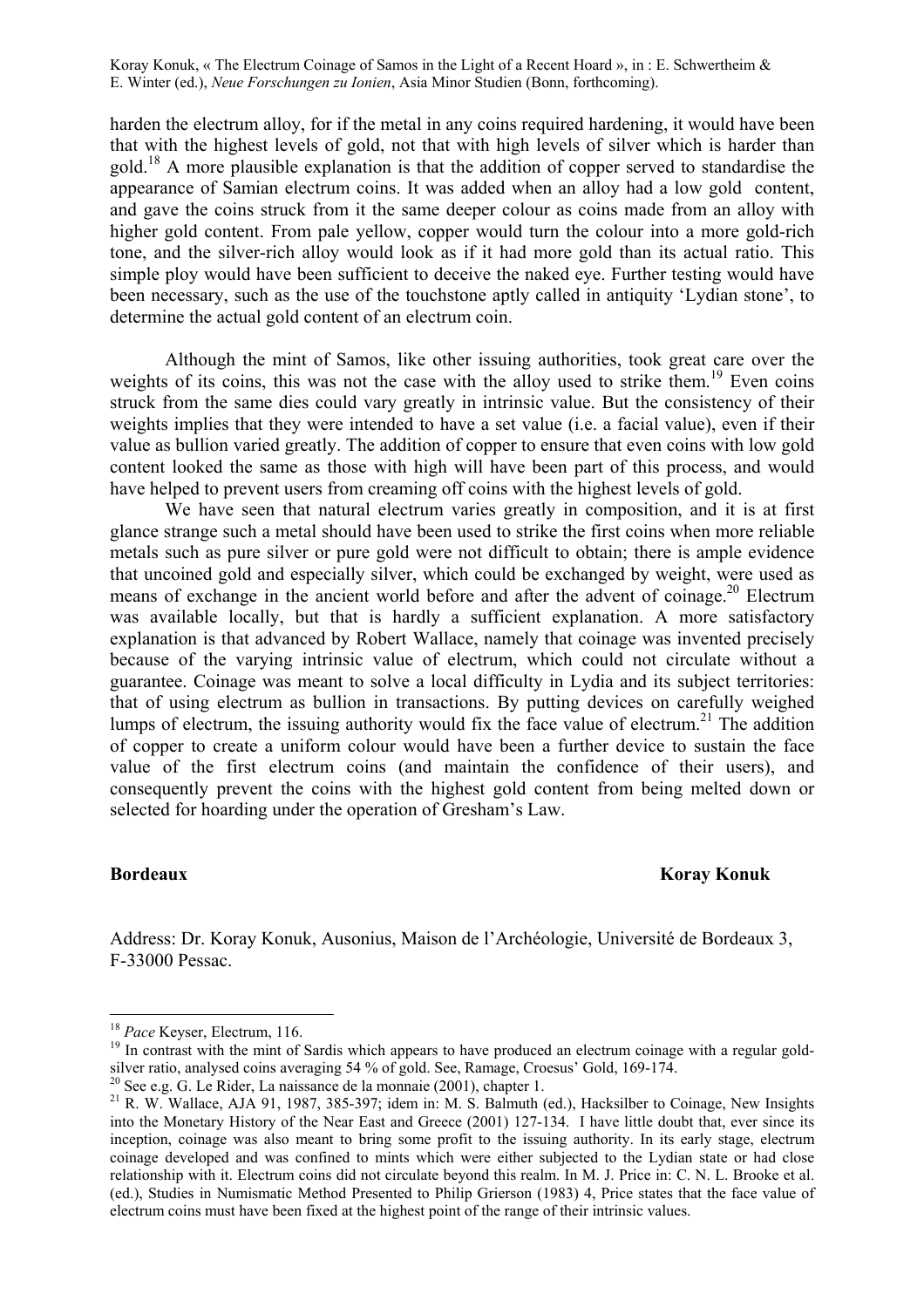

Fig. 1 : Silver and copper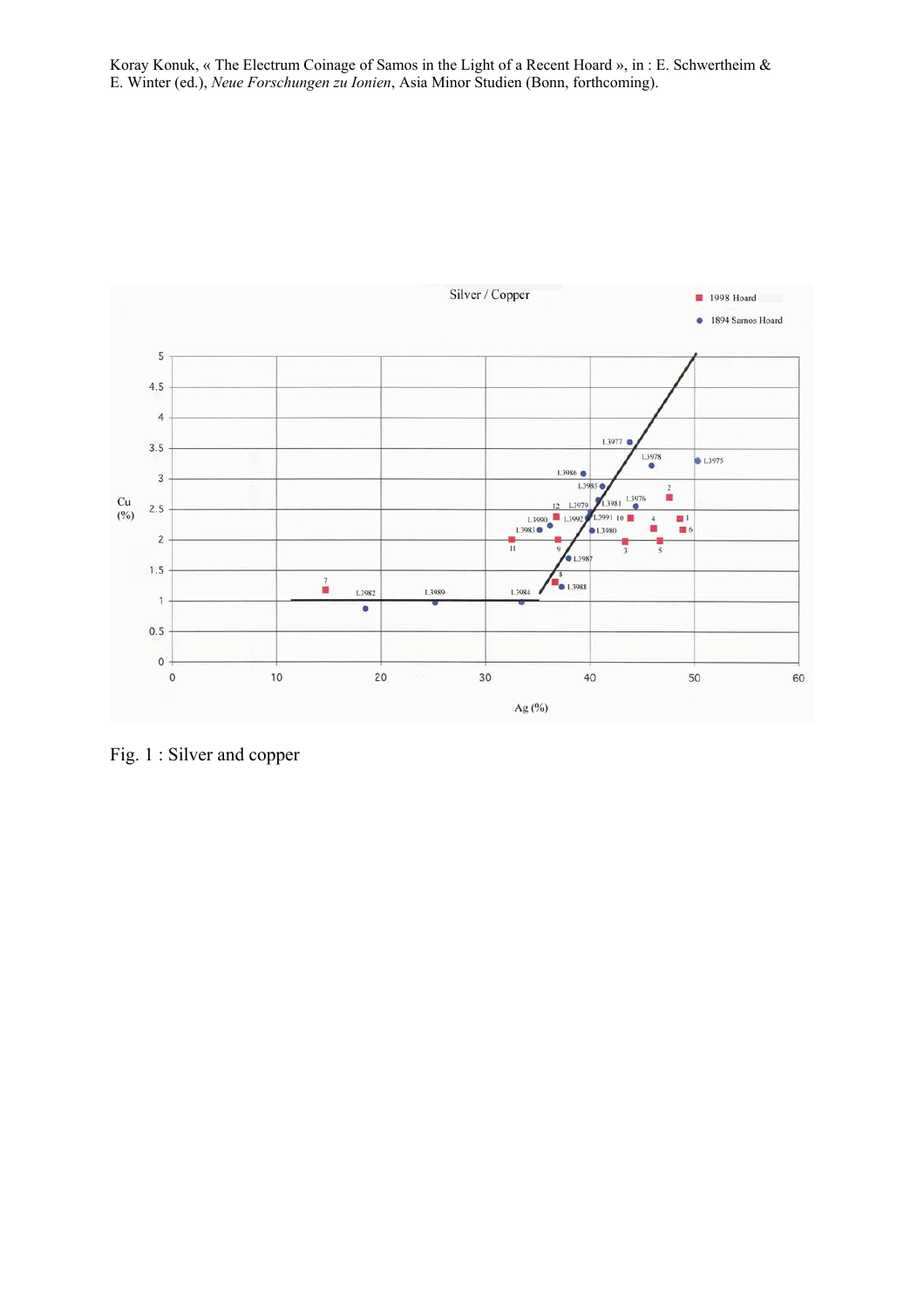

Fig. 2 : Silver and lead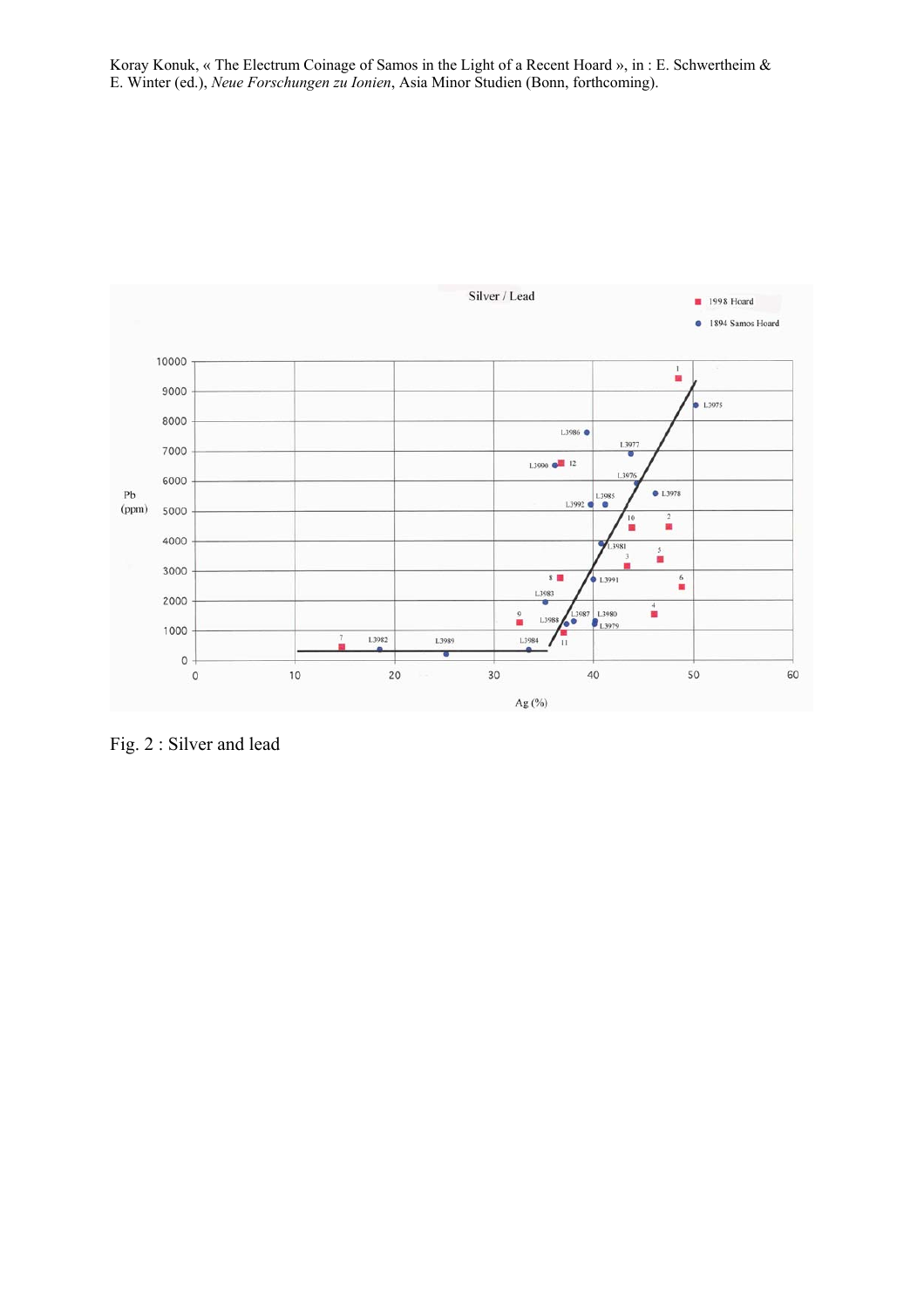

PLATE 1